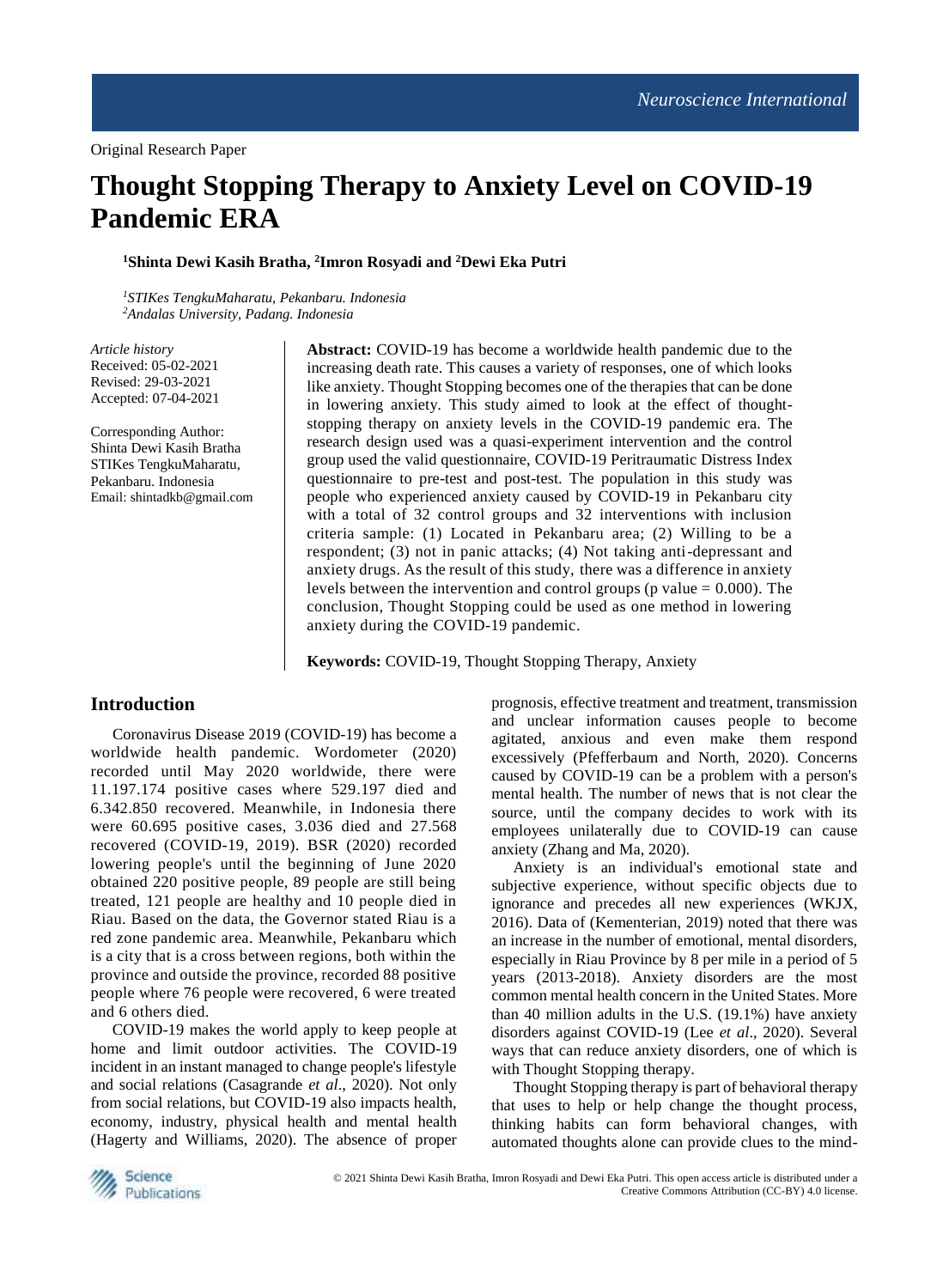other thoughts that can be threatening. Thoughts that begin as small and ineffectual problems over time gather and important situations that can be difficult to stop. After all, it can be concluded that the technique of discontinuation of the popcorn is the best technique used when the disorder of the mind first appears (WKJX, 2016).

## **Methods**

#### *Research Design*

Quasi-experiment study pre-post test control group design. This research was conducted to look at the effect of thought-stopping therapy on anxiety levels.

#### *Research Sample*

The population in this study is people who experienced anxiety caused by COVID-19 in Pekanbaru city which has previously been screened on 200 heads of a family in Tampan Sub-district at random who experienced mild and moderate anxiety. Measurements of anxiety levels are carried out using specially designed instruments to assess anxiety during the COVID-19 pandemic.

The instrument used in assessing anxiety levels is the COVID-19 Peritraumatic Distress Index (CPDI) questionnaire. CPDI is an instrument that has conducted validity and reliability tests to be applied in China and Italy with Cronbach's α coefficient male and female values of 0.89 and female 0.92 and the correlation coefficient >0.46 (Costantini and Mazzotti, 2020; Qiu *et al*., 2020). The results of the measurement of anxiety scores according to CPDI are: Normal, mild and moderate anxiety, severe anxiety so that the study sample taken was a client with a mild and moderate anxiety level of 64 head of a family with inclusion criteria:(1) Located in Pekanbaru area; (2) willing to be a respondent; (3) not in panic attacks; (4) does not take anti-depressant drugs and anxiety. Meanwhile, the exclusion criteria are: Do not follow the entire session.

## **Data Collection**

Before giving Though Stopping Therapy, respondents measured on-site using CPDI questionnaire After getting the level of anxiety, although stopping therapy 3 sessions, namely session 1 "identifies unpleasant and disturbing experiences and stops one of the most disturbing thoughts". This experience can be one of the factors triggering anxiety to increase. Supported by fear, a sense of anxiety that is so severe and will aggravate one's anxiety (Koksal *et al*., 2020). Session 2 is "stopping the first disturbing thought by using a varied count'. Session 3 is "Evaluating the benefits of stopping annoying thoughts". After 3 sessions, the anxiety levels was re-measured using the CPDI questionnaire.

In session I, therapy is more focused on bad experiences in the past and what are the thoughts that bother the client and choose one mind to be trained to stop it. The worst experience in the respondent's past based on the assessment obtained was the loss of a much-loved person in the form of a parent, spouse, or child. This experience is one of the anxiety factors in the COVID-19 pandemic.

The therapist will guide the respondent to choose one of the thoughts to be trained. The therapist will set the alarm for 3 min and have the client close their eyes and empty the mind and then imagine the disturbing and threatening thoughts and stress as if it were going to happen (a previously chosen thought). Keep that in mind before the alarm goes off. The therapist shouts "STOP" at the time the alarm goes off. Instruct the client to open his eyes and breathe deep. Let the client relax for 1 min, helping the client to replace disturbing or stressful thoughts with other positive thoughts. Do thought-stopping exercises 3 times so that at the end of thought-stopping therapy comes positive thoughts automatically. After therapy, the therapist advises respondents to exercise to eliminate negative thoughts themselves.

Session II of this therapy trains with different mind disconnection techniques with recordings that will form and strengthen mind control. Record the word "STOP" in intervals of 1, 3 and 5 min. Has the client close their eyes and empty their minds and imagine disturbing, threatening and stressful thoughts as if they were about to happen (as per the client's choice in the second step). Keep that in mind before the recording goes off. Has the client shout "STOP" when the client hears a recording of the word "STOP". Then, let the client relax for 1 min and re-ask the thoughts that arise and the value of those thoughts whether positive or not. Next in session III focuses more on evaluating the benefits of stopping disturbing thoughts. However, if there are still disturbing thoughts can still be repeated in the previous session I and II (WKJX, 2016).

## **Research Ethics**

This research has passed the feasibility test (ethics test) research at the Faculty of Medicine Andalas University Padang. After that, the researchers will explain to respondents about the benefits, risks and impacts caused after the intervention. Respondents have the right to accept or reject the intervention to be given. Before the research was conducted, researchers had passed expert tests to obtain permission in providing therapy. After the data collection preparation was completed, the researchers processed 64 samples divided into 2 groups using random allocation. Respondents in the order of 1-32 were the intervention group and 33-64 were the control group.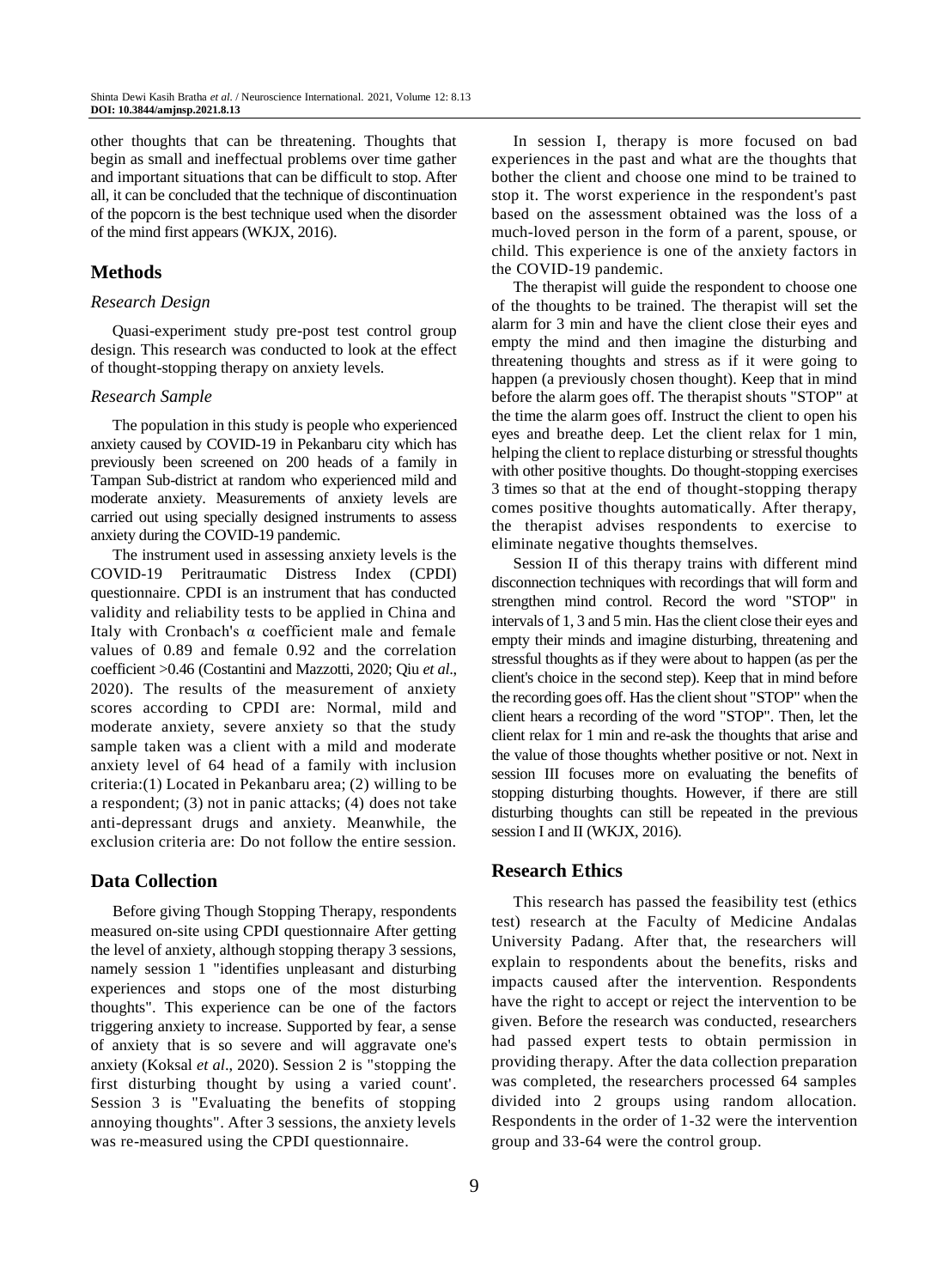## **Result**

Table 1 shows that respondents in both the intervention and control groups were almost half aged 33- 39. Meanwhile, the religion of respondents from both intervention and control groups is almost entirely Islamic. The education of the respondents in the control group is the final secondary education and the intervention group is the college. The work of respondents in both control and intervention groups is mostly civil servants. Table 2 illustrates there is an effect of giving thought stopping therapy for anxiety with a p-value of 0.000. However, in the control group, there was also a change in the pretest and posttest scores which is a p-value of 0.001. Based on Table 3 there is a difference in anxiety levels between the intervention group that has been given thought-stopping therapy and the control group which is p-value 0.000 (Fig. 1). Table 4 shows the stressor of the respondent. Most of the respondents stressor (63,7%) is economic problems are now reduced due to government rules on large-scale social restrictions.

#### **Table 1:** Respondents's characteristics

| Characteristics        | Intervention group ( $n = 32$ ) |                  | Control group $(n = 32)$ |      |
|------------------------|---------------------------------|------------------|--------------------------|------|
|                        | f                               | $\%$             | f                        | %    |
| Age                    |                                 |                  |                          |      |
| 26-32 years old        | 13                              | 40,6             | 10                       | 31,2 |
| 33-39 years old        | 16                              | 50               | 14                       | 43,8 |
| 40-45 years old        | 3                               | 9,4              | 8                        | 25   |
| Religion               |                                 |                  |                          |      |
| Islam                  | 24                              | 75               | 26                       | 81,2 |
| Protestant             | 8                               | 25               | 6                        | 18,8 |
| <b>Education</b> level |                                 |                  |                          |      |
| Elementary school      | $\mathbf{0}$                    | $\boldsymbol{0}$ |                          | 3,1  |
| Junior high school     | 5                               | 15,6             | 7                        | 21,8 |
| Senior high school     | 12                              | 37,5             | 20                       | 62,5 |
| University             | 15                              | 46,9             | 4                        | 12,6 |
| Occupation             |                                 |                  |                          |      |
| Private employee       | 11                              | 34,3             | 11                       | 34,4 |
| Governmental           | 16                              | 50               | 14                       | 43,8 |
| Entrepreneurial        | 5                               | 15,7             | 7                        | 21,8 |

**Table 2:** Pretest and posttest CPDI scores in intervention and control groups

|                                 | ັ     |           |         |
|---------------------------------|-------|-----------|---------|
| Variabel                        | Mean  | <b>SD</b> | p value |
| Intervention group ( $n = 32$ ) |       |           |         |
| Pretest                         | 39,56 | 5,267     | 0,000   |
| Posttest                        | 36,97 | 5,527     |         |
| Control group $(n = 32)$        |       |           |         |
| Pretest                         | 39,88 | 5,110     | 0,001   |
| Posttest                        | 40,53 | 4,938     |         |

**Table 3:** Difference in CPDI scores in intervention groups given thought stopping with control groups not given thought stopping

| Variabel                        | Mean    | SГ    | p value   |
|---------------------------------|---------|-------|-----------|
| Intervention group ( $n = 32$ ) | $-2,59$ | 0.946 | $0.000\,$ |
| Control group $(n = 32)$        | 0.66    | 1.004 |           |

#### **Table 4:** Respondents's thought

| N <sub>0</sub> | <b>Thoughts</b>                                                                                       | f %  |
|----------------|-------------------------------------------------------------------------------------------------------|------|
|                | Economic problems are now reduced due to government rules on large-scale social restrictions          | 63.7 |
|                | Fear of meeting others, fear if they can later contract Covid                                         | 13.2 |
|                | Feeling poor body condition such as feeling something wrong or a big fear when body temperature rises | 15,6 |
|                | Fear of losing loved ones due to Covid                                                                |      |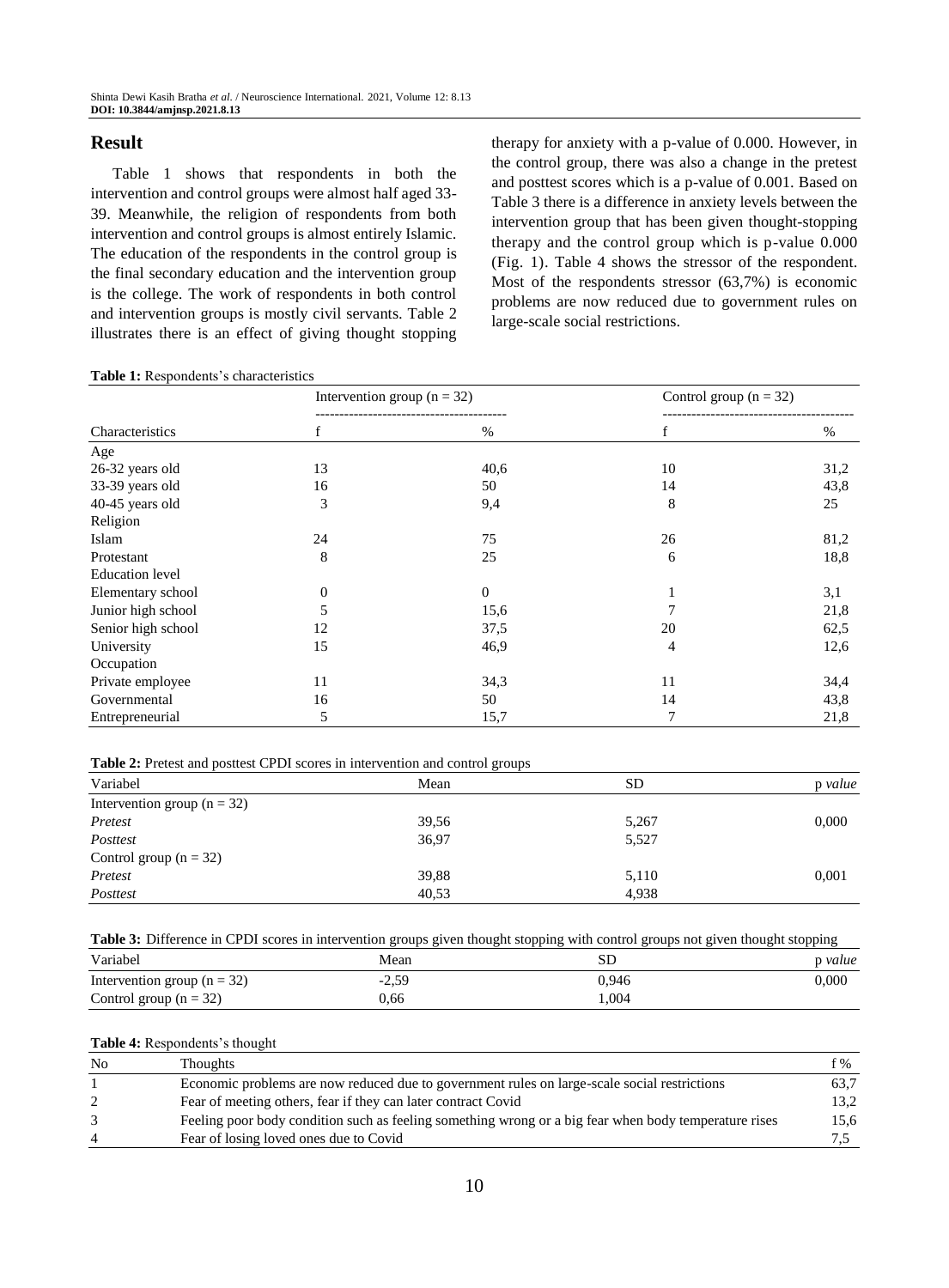

**Fig. 1:** CPDI pretest-posttest score

## **Discussion**

Research that has been done obtained results that there is an effect of the administration of thought-stopping therapy on anxiety levels. Thought stopping therapy lowered anxiety levels in the Intervention group. Shock or surprise response is one part of Thought Stopping Therapy (TS) that has an effect in lowering anxiety levels (Laela and Keliat, 2018).

Thought stopping therapy is not appropriate to be given in the pre-covid period. This is because thoughtstopping therapy focuses on thoughts that disturb individuals now (Covid) and upcoming (Post-Covid) (WKJX, 2016). In the pre-covid period, suitable therapies in reducing anxiety experienced can still be done independently, such as deep breathing or distraction techniques, Progressive Muscles Relaxation (PMR) and spirituality. Research conducted by (Giyaningtyas and Hamid, 2019) where giving thoughtstopping can help clients in self-control and stop negative thoughts that cause anxiety. This is in line with research conducted by (Kurniawan and Mulia, 2018) where after thought stopping clients become calmer and anxiety is felt slowly decreases.

Anxiety reactions in the body are inseparable from the role of neurotransmitters in the central nervous system, namely Gamma-Amino Butyric Acid (GABA) (Boonstra *et al*., 2015; Hinton and Johnston, 2018). GABA is one of the neurotransmitters in the brain that works by tethering the process of potential action inside neurons (Spiering, 2018). At the time of anxiety, GABA is released into the amygdala and hippocampus as the center of emotional settings and bonding with GABA receptors will lead to a decrease in the activity of cells involved in anxiety disorders, resulting in decreased anxiety (Stuart, 2016). Thus, the role of GABA neurotransmitters is as an inhibitor or the pharmacological therapy of the anxiety response (Jie *et al*., 2018).

Decreased GABA concentration in the hippocampus will affect the dorsolateral prefrontal cortex on the right side of the brain and the frontal part of the hippocampus to reduce negative thoughts through interneuron tissue (Li *et al*., 2019; Schmitz *et al*., 2017). GABA produced by Ventral Tegmental Area (VTA) GABA neurons will suppress dopamine VTA activity in lowering anxiety reactions in clients (Bouarab *et al*., 2019; Yu *et al*., 2019). Thus, some GABA conditions are used as one of pharmacological therapies in reducing anxiety and sleep disturbances (Boonstra *et al*., 2015; Jie *et al*., 2018).

One way to activate VTA GABA naturally in the prefrontal part of the brain is to provide an unexpected stimulus that gives the client a surprise effect (Mellers *et al*., 2013; Shany *et al*., 2019; Wessel and Huber, 2019). Thought stopping given can give a surprise effect to clients by activating NAc and VTA GABA in releasing GABA (Kaur and Singh, 2017; Shany *et al*., 2019). Release of GABA in the amygdala will suppress dopamine VTA activity so that the client's anxiety will decrease (Bouarab *et al*., 2019; Hinton and Johnston, 2018; Schmidt-Wilcke *et al*., 2018). In addition to the activity of VTA GABA, the surprise effect also activates the autonomy bridge of the frontal part of the P3b brain (shock response) with P3a (cognitive) so that it is suppressed from information previously inputs into the brain (Wessel and Huber, 2019). Thus thought stopping therapy is effective in lowering client anxiety and can be done in collaboration with other therapies (Malfasari and Erlin, 2017; Wahyuningsih, 2020).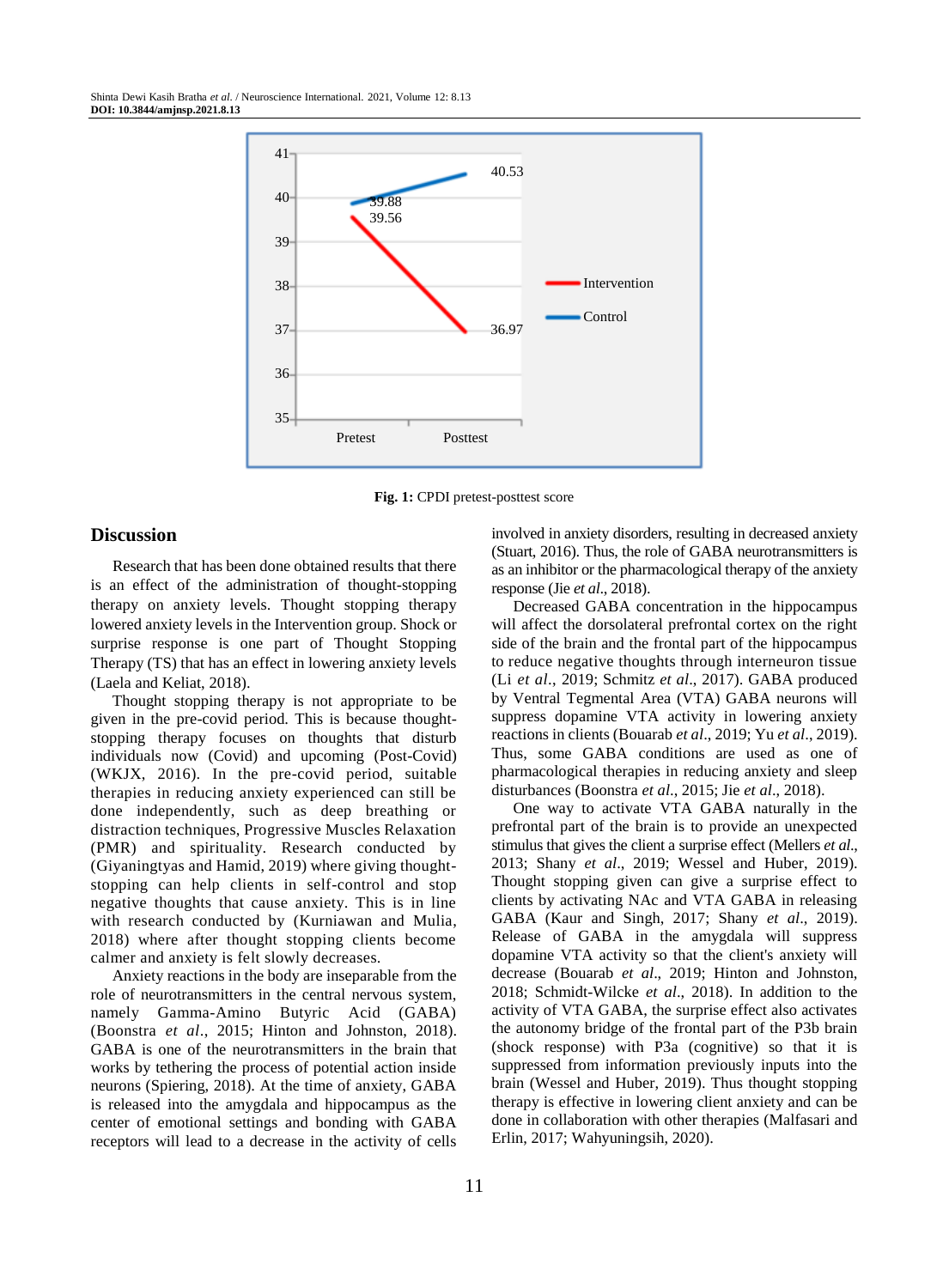# **Conclusion**

Anxiety about COVID-19 can be resolved in a variety of ways, one of which is by providing Thought Stopping therapy. The implication of this research that menjadi salah satu intervensi keperawatan dalam bidang Community Mental Health Nursing. This aims to prevent adaptive societies from becoming maladaptive. It is recommended for further research to combine thought-stopping therapy with other therapies to accelerate the reduction of individual anxiety, especially against COVID-19.

# **Authors Contributions**

**Shinta Dewi Kasih Bratha:** Developing the research proposal, conducting data collection and analysis, developing research report and drafting manuscript.

**Imron Rosyadi:** Main supervisor, provide feedback during data collection, analysis and report, proving manuscript.

**Dewi Eka Putr:** Acting as Co-supervisor, providing feedback during data analysis, report and proving manuscript.

## **Ethics**

This article is original and contains unpublished material. The corresponding author confirms that all of the other authors have read and approved the manuscript and no ethical issues involved.

# **References**

- Boonstra, E., de Kleijn, R., Colzato, L. S., Alkemade, A., Forstmann, B. U., & Nieuwenhuis, S. (2015). Neurotransmitters as food supplements: the effects of GABA on brain and behavior. Frontiers in Psychology, 6, 1520. <https://doi.org/10.3389/fpsyg.2015.01520>
- Bouarab, C., Thompson, B., & Polter, A. M. (2019). VTA GABA Neurons at the Interface of Stress and Reward. Frontiers in neural circuits, 13, 78. <https://doi.org/10.3389/fncir.2019.00078>
- BSR. (2020). Corona Riau. Badan Statistik Riau. <https://corona.riau.go.id/data-statistik/>
- Casagrande, M., Favieri, F., Tambelli, R., & Forte, G. (2020). The enemy who sealed the world: Effects quarantine due to the COVID-19 on sleep quality, anxiety and psychological distress in the Italian population. Sleep Medicine, 75, 12-20. <https://doi.org/10.1016/j.sleep.2020.05.011>
- Costantini, A., & Mazzotti, E. (2020). Italian validation of COVID-19 Peritraumatic Distress Index and preliminary data in a sample of general population. Rivista di Psichiatria, 55(3), 145-151. <https://doi.org/10.1708/3382.33570>
- COVID-19. (2019). Gugus Tugas Percepatan Penanganan COVID-19.<https://covid19.go.id/>
- Giyaningtyas, I. J., & Hamid, A. Y. S. (2019). Decreased Anxiety in Mother of Children With Stunting After Thought Stopping Therapy. International Journal of Nursing and Health Services (IJNHS), 2(2), 29-35. http://www.ijnhs.net/index.php/ijnhs/article/view/94
- Hagerty, S. L., & Williams, L. M. (2020). The impact of COVID-19 on mental health: The interactive roles of brain biotypes and human connection. Brain, Behavior, & Immunity-Health, 100078. <https://doi.org/10.1016/j.bbih.2020.100078>
- Hinton, T., & Johnston, G. A. (2018). GABA, The Major Inhibitory Neurotransmitter in the Brain. Reference Module in Biomedical Sciences, 1-15. [https://doi.org/10.1016/b978-0-12-801238-](https://doi.org/10.1016/b978-0-12-801238-3.96594-2) [3.96594-2](https://doi.org/10.1016/b978-0-12-801238-3.96594-2)
- Jie, F., Yin, G., Yang, W., Yang, M., Gao, S., Lv, J., & Li, B. (2018). Stress in regulation of GABA amygdala system and relevance to neuropsychiatric diseases. Frontiers in Neuroscience, 12, 562. <https://doi.org/10.3389/fnins.2018.00562>
- Kaur, S., & Singh, R. (2017). Role of different neurotransmitters in anxiety: a systemic review. International Journal of Pharmaceutical Sciences and Research, 8(2), 411. [https://doi.org/10.13040/IJPSR.0975-8232.8\(2\).411-21](https://doi.org/10.13040/IJPSR.0975-8232.8(2).411-21)
- Kementerian, K. R. I. (2019). Hasil Utama Riskesdas 2018 (2018th ed.). Kementerian Kesehatan RI.
- Koksal, E., Dost, B., Terzi, Ö., Ustun, Y. B., Özdin, S., & Bilgin, S. (2020). Evaluation of depression and anxiety levels and related factors among operating theater workers during the novel Coronavirus (COVID-19) pandemic. Journal of PeriAnesthesia Nursing, 35(5), 472-477. <https://doi.org/10.1016/j.jopan.2020.06.017>
- Kurniawan, Y., & Mulia, P. H. (2018, February). The Effect of Thought Stopping Therapy on The Blood and Pulse Pressures as an Anxiety Indicator of Injections. In 3rd ASEAN Conference on Psychology, Counselling and Humanities (ACPCH 2017) (pp. 177-181). Atlantis Press. <https://doi.org/10.2991/acpch-17.2018.35>
- Laela, S., & Keliat, B. A. (2018). Thought stopping and supportive therapy can reduce postpartum blues and anxiety parents of premature babies. Enfermeria Clinica, 28, 126-129. [https://doi.org/10.1016/S1130-](https://doi.org/10.1016/S1130-8621(18)30051-2) [8621\(18\)30051-2](https://doi.org/10.1016/S1130-8621(18)30051-2)
- Lee, S. A., Mathis, A. A., Jobe, M. C., & Pappalardo, E. A. (2020). Clinically significant fear and anxiety of COVID-19: A psychometric examination of the Coronavirus Anxiety Scale. Psychiatry Research, 290, 113112. <https://doi.org/10.1016/j.psychres.2020.113112>